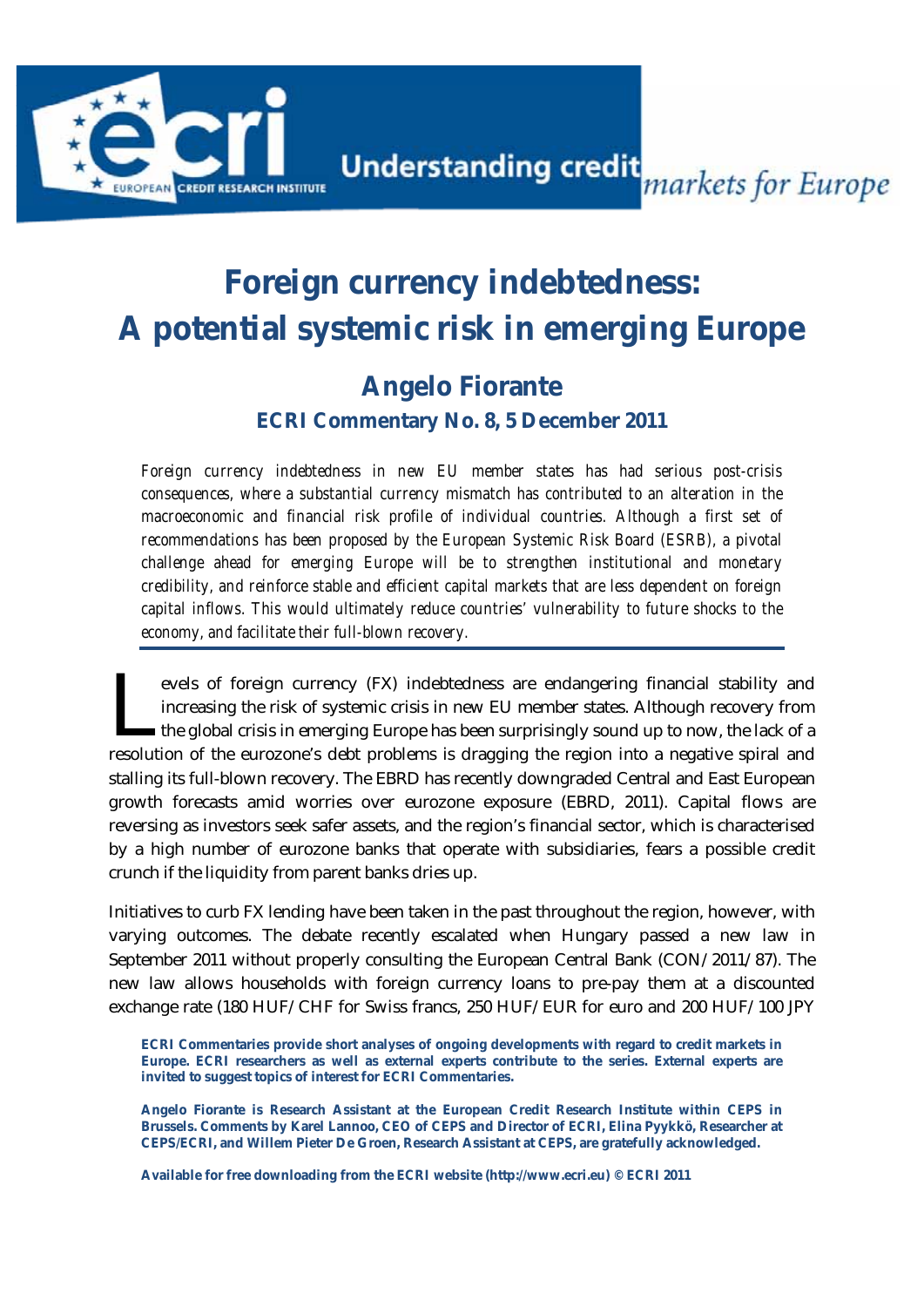for yen). The debt restructuring programme is said to provide significant temporary relief for distressed households, but the temporary losses will have to be borne by the banking sector, which consists mostly of subsidiaries of eurozone banks that are already under pressure. Policymakers and experts are asking themselves how the de-dollarisation<sup>1</sup> strategies in emerging Europe should be shaped to avoid severe drawbacks, which might in themselves prove counterproductive in the near future.

As calls for policy action intensify, the first coordinated effort for curbing FX lending in Europe has been put forward recently by the European Systemic Risk Board (ESRB/2011/1). The policy recommendations are said to increase the resilience of the financial system by addressing manifold risks stemming from excessive foreign currency lending. Both Austria's central bank and Sweden's *Riksbanken* welcomed the ESRB's initiatives in an open statement, acknowledging further how their banking sectors have been, and still are to some degree, affected by crossborder spillovers from badly originated FX loans in emerging EU member states.

#### **FX lending sky-rockets...**

The global crisis is clearly shedding light on several risk aspects that our financial systems created and incubated during the boom period. A risk that has become highly visible in the aftermath is the currency risk exposure that the private sector (households in particular) in emerging Europe is facing as a consequence of the lavish unhedged foreign currency borrowing trend, which gained momentum when Eastern Europe undertook the convergence process of Western Europe.

Household credit growth in EMU aspirant countries was in full swing prior to the crisis (see Figure 1). EU-related reforms, combined with market liberalisation measures jump-started a convergence process, making countries such as Bulgaria, Estonia, Hungary, Latvia, Lithuania, Poland and Romania experience economic growth at a fast pace, and the adoption of the euro appeared to be just around the corner. At the same time, when credit demand was high, foreign currency borrowing became popular and much of the credit was actually funded by financial institutions from a Western Europe that spotted lucrative business opportunities. What appeared to be a win-win situation for financial institutions facing a rather mature market in the West, and the emerging private sector that could suddenly access to cheaper credit, turned into a currency mismatch problem.

The credit boom in the Baltic countries (Estonia, Latvia and Lithuania) took off in 2004, and was above all driven by foreign currency lending from Nordic banks. A significant portion of FX loans relative to the size of their economies is observed, and the ratio has increased distinctly in

 $1$  The terminology "dollarisation" denotes the usage of foreign currency loans in general, and does not explicitly mean the usage of dollar denominated loans. Liabilities of the household sector in emerging Europe have predominantly been denominated in euro or in Swiss Francs, but other currencies have also been used, such as the dollar or the yen.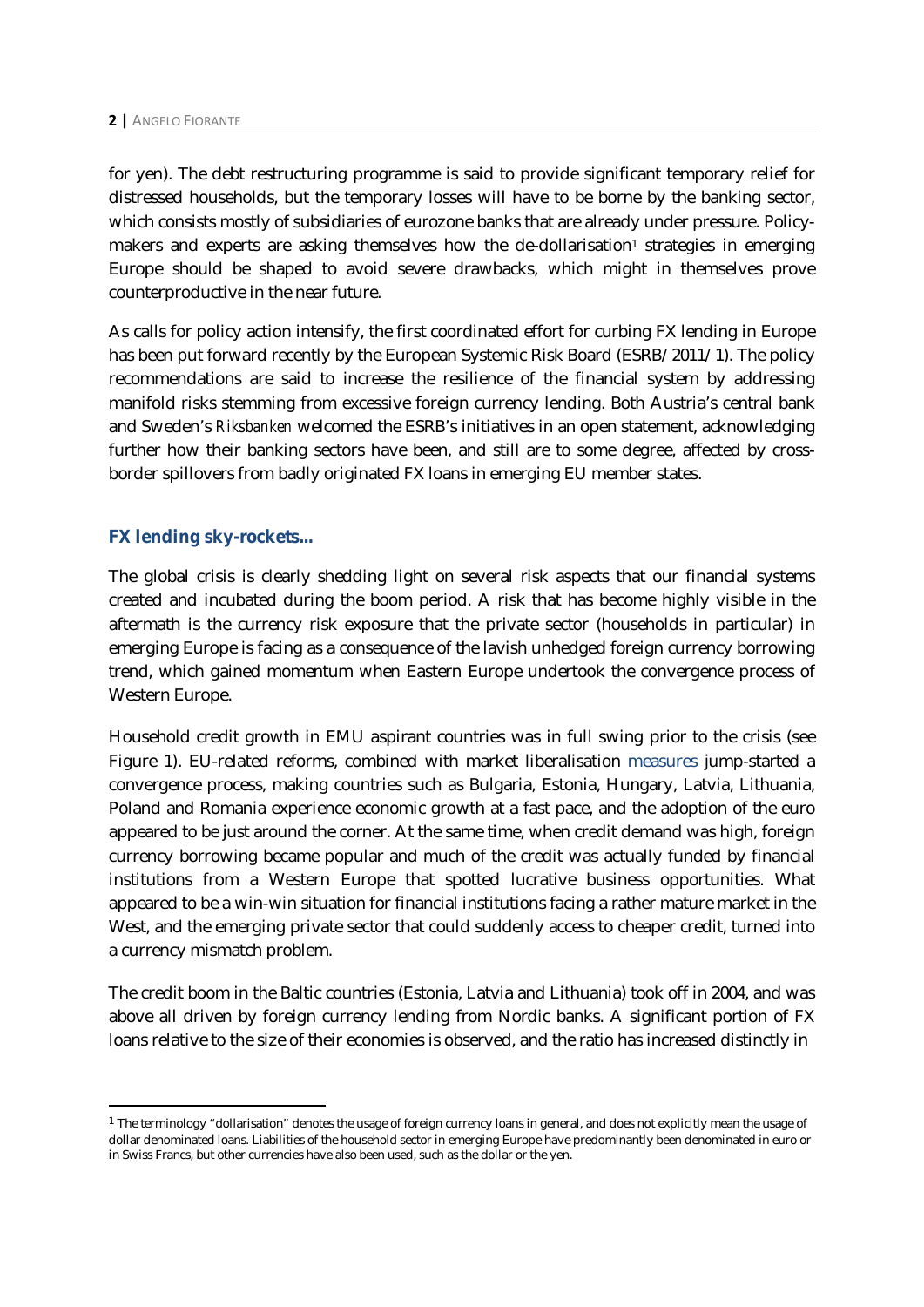

*Figure 1. Real average credit growth of households* 

past years (see Figure 2). Ever since their independence there has been a clear commitment to adopting the euro. However, Estonia is the only country that reduced its currency risk exposure when it officially adopted the euro in January 2011. For Latvia and Lithuania, fiscal adjustments have been put in place that might enable them to adopt the euro in 2014; however, in the meantime they will have to monitor their currency risk exposure closely, which could ultimately threaten financial stability.

As with the Baltic countries, the rapid credit expansion in Central and Eastern Europe (Bulgaria, Hungary, Poland and Romania) gained momentum in 2004, underpinned by foreign currency borrowing. It is particularly interesting to note that loans denominated in foreign currency account for a substantial part of total loans (see Figure 3). The composition of the loan portfolios shows that a clear shift towards FX loans took place between 2005 and 2010. Some countries have had a high percentage of FX loans to start with, others, such as Hungary, Romania and



*Figure 2. FX loans, % of GDP* Figure 3. Foreign currency loans, % of total



2 For further information, visit the website: www.ecri.eu or contact Angelo.Fiorante@ceps.eu.

*Source:* Lending to Households in Europe (1995-2010): ECRI Statistical Package 2011, CEPS, Brussels, August 2011. Henceforth this citation is referred to as the "'ECRI Statistical Package 2011".2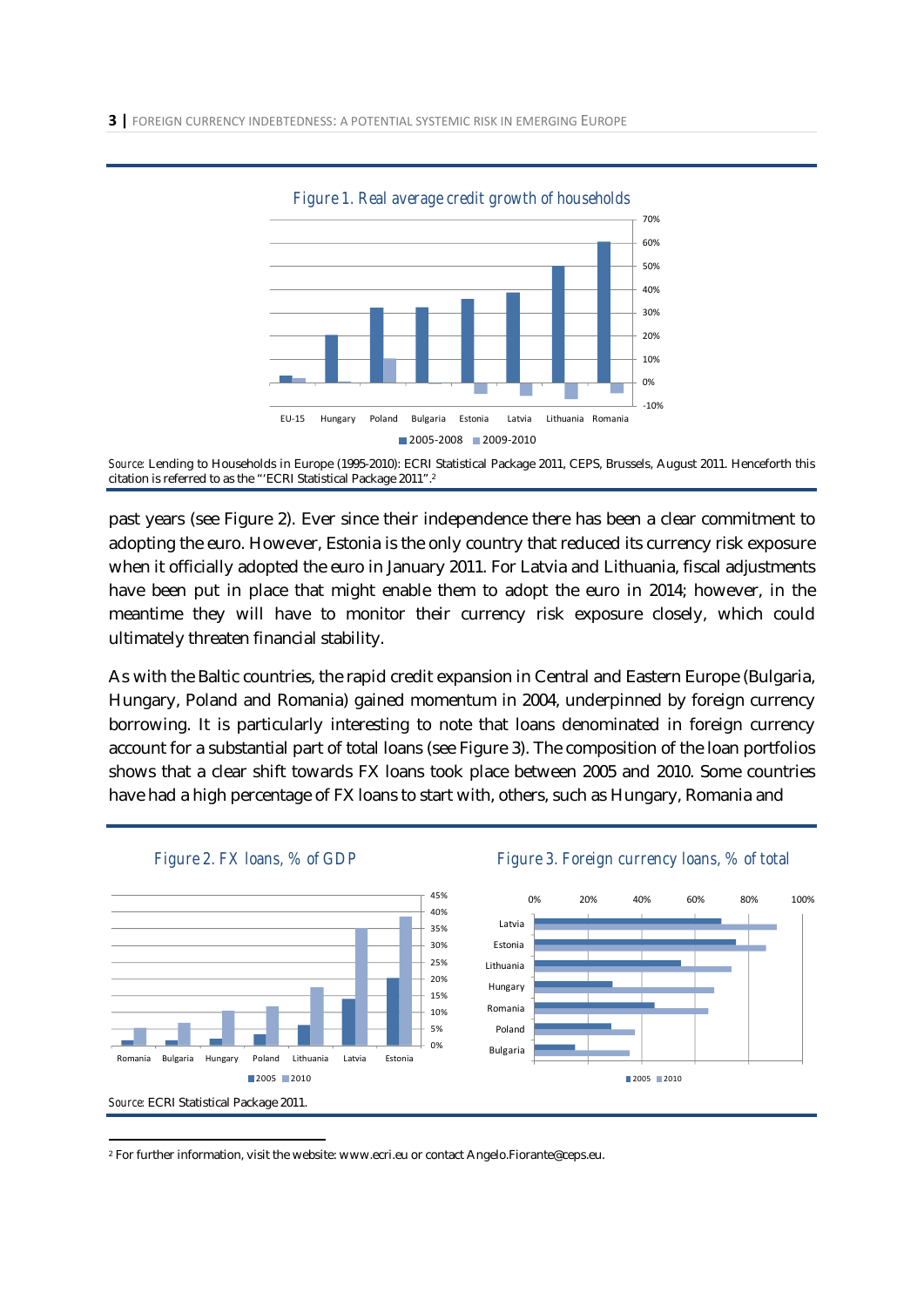Bulgaria, have increased their shares quite dramatically in recent years. In fact, the currency breakdown of outstanding household loans, where the stock of local currency loans grew with less momentum than the stock of FX loans, denotes a clear shift of preference. The sectoral composition of household credit shows that in the Baltic countries FX loans were mainly designated to house purchases, whereas in Bulgaria, Hungary and Romania a considerable share was granted for consumption purposes (see annex). This further highlights how currency risk is clearly underestimated and draws attention to the core of the problem.

#### **...and the crisis has not slowed the upward trend**

Surprisingly, the impact of the financial crisis has not discouraged the FX lending trend. The aggregated amount of foreign currency loans extended to households represented roughly  $\epsilon$ 100 billion in 2010 for the selected countries (see Figure 4). Although a slowdown is apparent, it is more likely to reflect the general lending downturn. Foreign banks operating in the region might have started to acknowledge their risk exposure and tightened the lending standards for FX loans and credit in general, slowing down lending, but still there is no sign that households are shifting their preferences towards local currency loans (Beckmann et al., 2011). In fact, yearon-year credit growth of FX loans has in most cases consistently exceeded the growth rate of local currency loans (see annex). This indicates that the problem persists and will not go away by itself.



*Source (Figure 4):* ECRI Statistical Package 2011.

*Source (Figure 5):* Eurostat. *Note:* Fixed exchange rate: Bulgaria, Estonia, Latvia, Lithuania. Floating exchange rate: Hungary, Poland, Romania (EBRD).

The currency mismatch has added a new risk dimension that concerns financial stability in emerging Europe, and the risk is in fact materialising and compounding the crisis by holding back its recovery. Countries with a floating exchange rate (e.g. Hungary, Romania and Poland) suffered a depreciation that made FX loans unaffordable to households with small margins, and countries with a fixed exchange rate (e.g. Latvia, Estonia, Lithuania and Bulgaria) needed to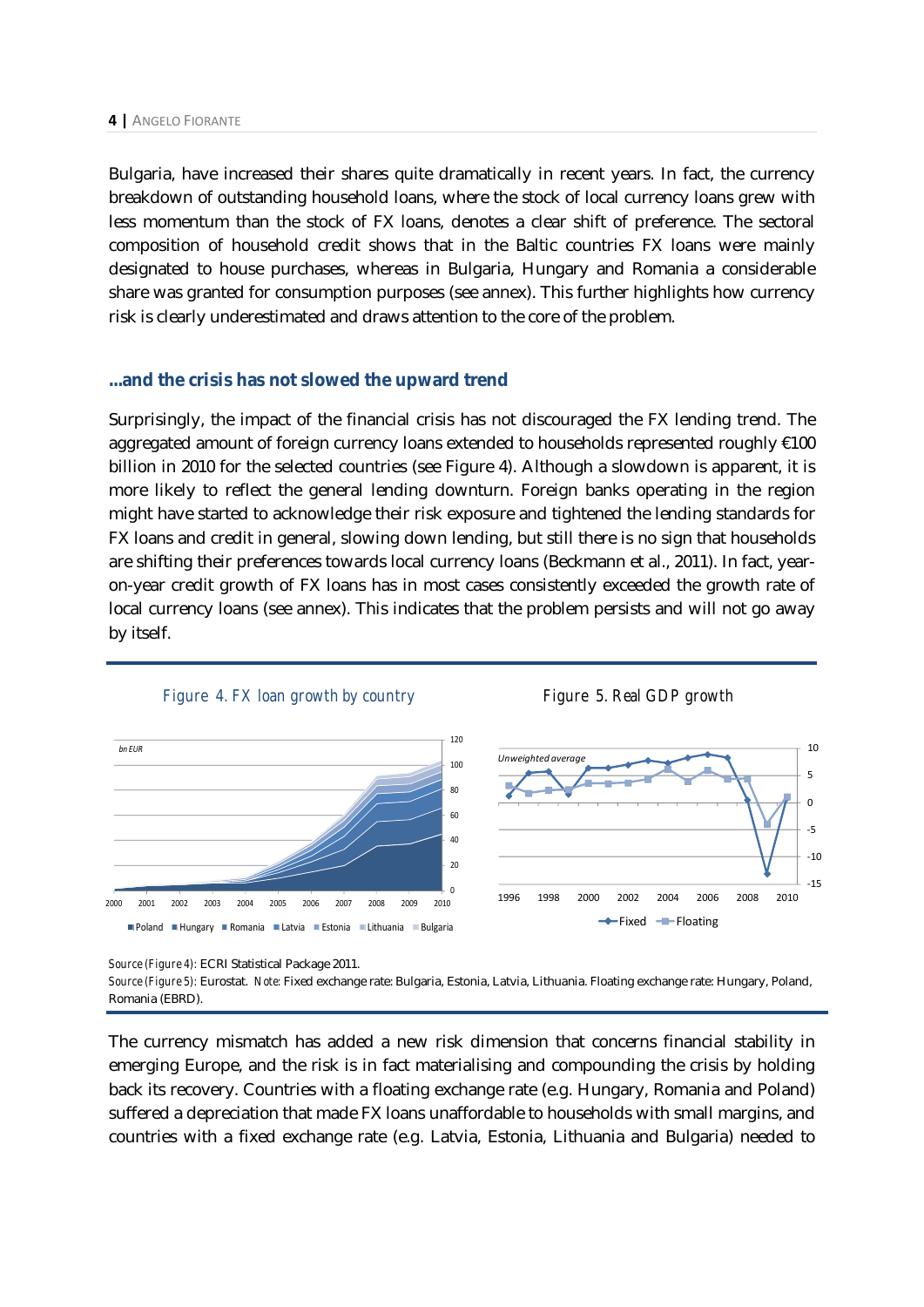restructure their economies while maintaining their currency pegs, which complicated the policy actions needed to respond to the crisis. The countries with a currency board arrangement (i.e. the exchange rate between the domestic and a selected foreign currency is fixed) witnessed the sharpest fall in real GDP growth (see Figure 5).

Although the first act of the crisis (2008-10) has been managed and controlled with the help of fiscal reforms and in some cases with external support, the second act, the eurozone crisis (2011-), is playing out right now in emerging Europe's 'backyard' and might be a tougher challenge to muddle through. Apart from Poland, which is by far the largest economy of the new EU members, worries are growing about how the euro crisis could severely affect the smaller economies.

#### **Motives for taking out FX loans and the risk involved**

The current literature offers numerous explanations to the soaring growth in foreign currency loans, where both supply-side and demand-side drivers have been highlighted. Some plausible factors that are said to have encouraged an excessive debt accumulation in foreign currency are, for example, different types of market liberalisation measures, the presence of foreign-owned banks, the accessibility of cheap and abundant credit in the pre-crisis period due to large capital inflows, the stability and credibility of macroeconomic policy, and the effect of exchange rate regimes (e.g. Paulhart et al., 2008; Brown et al., 2009; Arteta, 2005; Coudert & Pouvelle, 2008).

However, a more simplistic and perhaps the most straightforward explanation has been attributed to the interest rate spread between loans in local currency and loans in foreign currency (e.g. Steiner, 2011; Csajbók et al., 2010; Rosenberg & Tirpák, 2008; Basso et al., 2007). Borrowing in a low-yielding currency to fund investment in a high-yielding currency is a financial transaction known as "carry trade". The risk involved in such a contract is straightforward, since households usually lack a natural currency hedge (i.e. cash or other assets used to pay loan instalments are not in foreign currency) and the means to purchase derivatives to manage FX risk are small, making them subject to exchange rate volatility. However, considering the popularity of these types of contracts one might think that households neglect, are not sufficiently informed or even accept the risks involved in foreign currency borrowing. Moreover, having made extensive use of FX loans for house purchases (see annex) means that households are doubly exposed when accounting for unfavourable house price developments, which is of relevance as asset bubbles are usually the bi-product of exponential credit growth.

EU officials and national regulators reckon that the 'dollarisation' – or rather the 'euro-isation' – process has serious inherent threats for the financial stability of many emerging European countries. The fast-paced credit growth recorded in the pre-crisis period is said to contain shortterm borrowing trends that led to the build-up of a systematic currency mismatch in household budgets. While it did not appear problematic back then, today many households in countries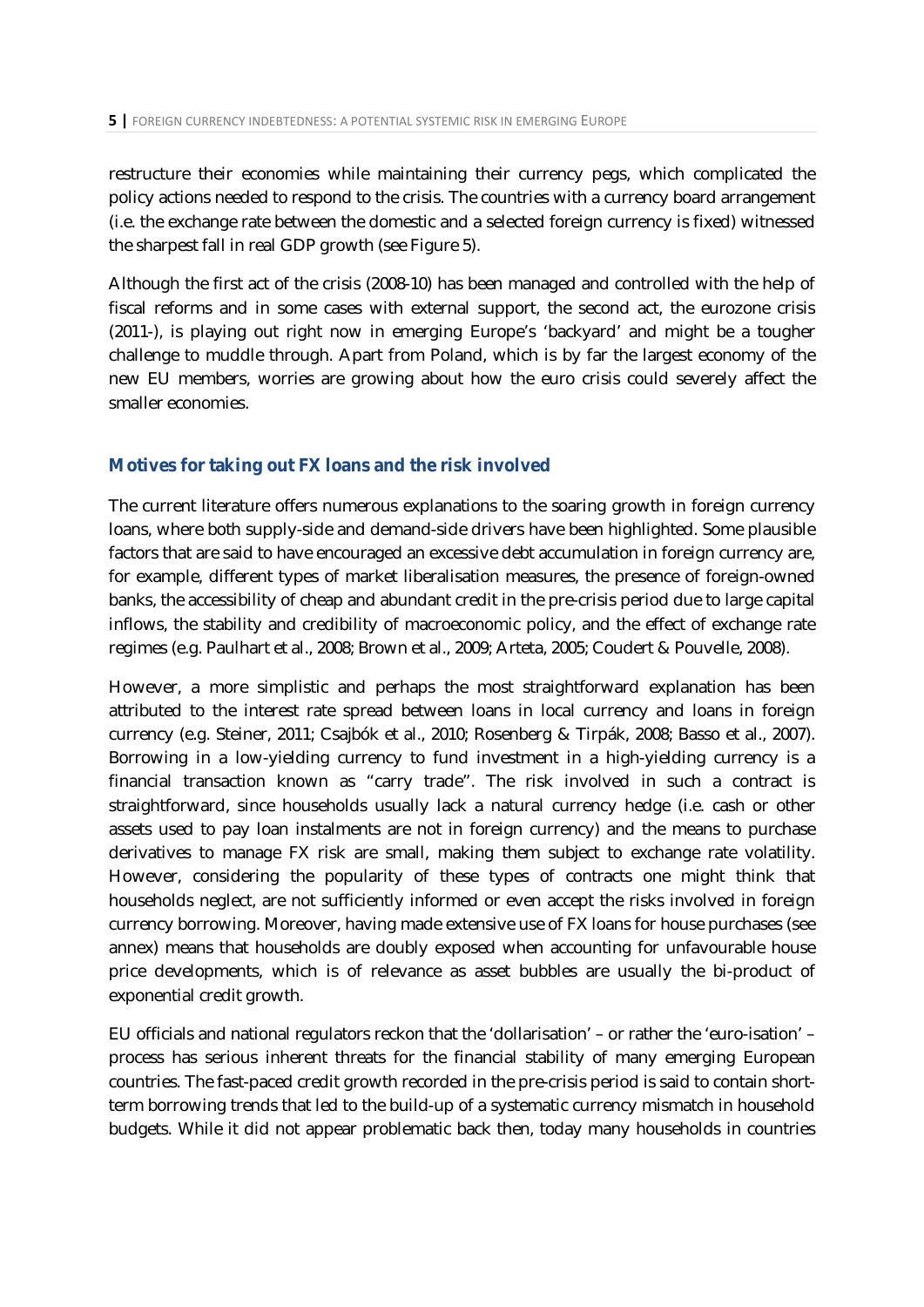with floating exchange rates have been subject to substantial exchange rate volatility, and those countries with a fixed currency regime experienced severe austerity measures. In both cases, the debt servicing costs of loans have been aggravated and this has in turn exacerbated borrowers' default risk.

The peril of borrowing in foreign currency affects not only borrowers but also lenders. In fact, a high percentage of non-performing loans (NPLs) seems to go hand in hand with the pronounced pre-crisis credit growth in the region (see Figure 6). The banking sector has now a major challenge ahead: that of absorbing or restructuring 'bad loans'. Parent banks, many of them from the eurozone, are urged to recapitalise their subsidiaries and branches to reignite growth and avoid a credit crunch in the region. However, the political will to do so may have been diminished by the current ambiguity over the eurozone's own debt problems and weak financial situation, especially if losses from a potential 'hair-cut' of Greek bonds materialise.



*Source:* Author's own calculations based on credit growth data from ECRI Statistical Package 2011 and non-performing loans data from IMF International Financial Statistics.

### **Paving the way for EU-wide FX lending supervision**

The first recommendations coming from Europe's new top watchdog, the European Systemic Risk Board (ESRB), whose mission is to flag systemic risks affecting the EU's financial stability, offer a range of risk-mitigating solutions to abate foreign currency mismatches. Considering that it tackles the problem in a more coordinated fashion than previous policy measures adopted at national level, which in fact had a rather limited impact on discouraging foreign currency lending (ECB, 2010), the recommendations can be seen as a step in the right direction.

According to the ESRB, the recommendations include i) that adequate information on the risks associated with foreign currency loans is efficiently conveyed to borrowers; ii) the creditworthiness of new borrowers is improved by setting more stringent underwriting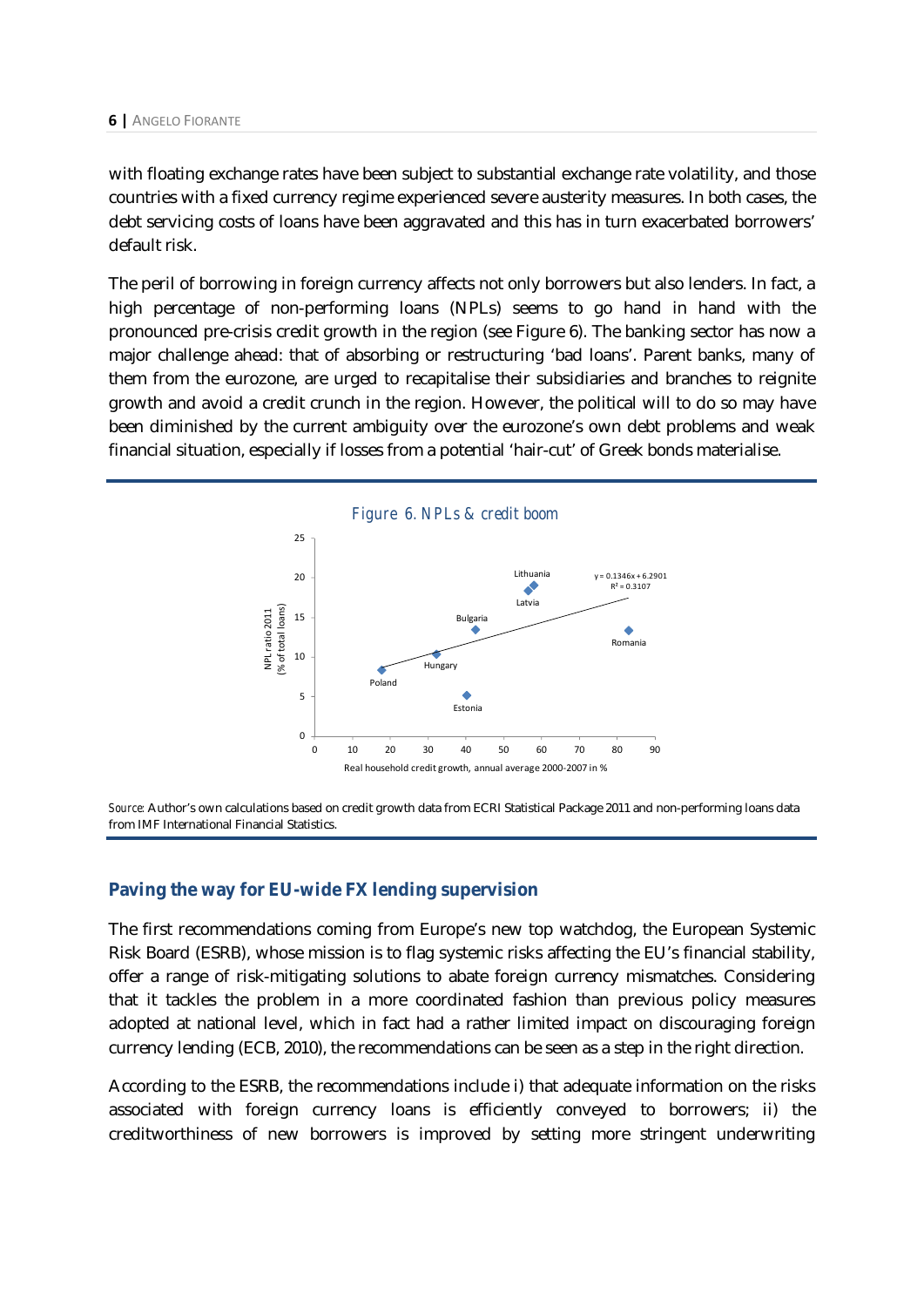standards, such as applying higher debt service-to-income and loan-to-value ratios; iii) foreign currency lending is monitored and curtailed when it becomes a significant contributing factor to excessive overall credit growth. It further suggests that iv) financial institutions incorporate FX risk into their internal risk management system, and v) consequently hold adequate capital that is in line with their exposure. Lastly, vi) it urges national supervisory authorities to monitor and control funding and liquidity risk taken by financial institutions, especially where currency and maturity mismatches between assets and liabilities are being built up; when reliance on foreign markets for currency swaps is great; and when there is a concentration of funding sources.

The high level of foreign currency indebtedness in emerging Europe has EU-wide ramifications. Hopefully, the action taken by the ESRB will put foreign currency lending practices on a sounder footing. However, policy-makers need to realise that over-regulating the market for FX loans might be dangerous, and indeed counterproductive, when financial stability is still a problem and local currency funding is undeveloped. This might apply to member states that are less integrated into 'core Europe' (Zettelmeyer et al., 2010). Since there appears to be no quickfix or one-size-fit-all solution to the problem, a selective implementation of the recommendations based on a county-by-country basis is crucial if we are to avoid knocking back overall credit growth to a perilous level and derail emerging Europe's road to recovery. The effect of these recommendations is still to be seen. National supervisory authorities have until December 2013 to follow through and implement the various recommendations where the ESRB is set to monitor the progress by applying the 'comply or explain' principle. Stay tuned.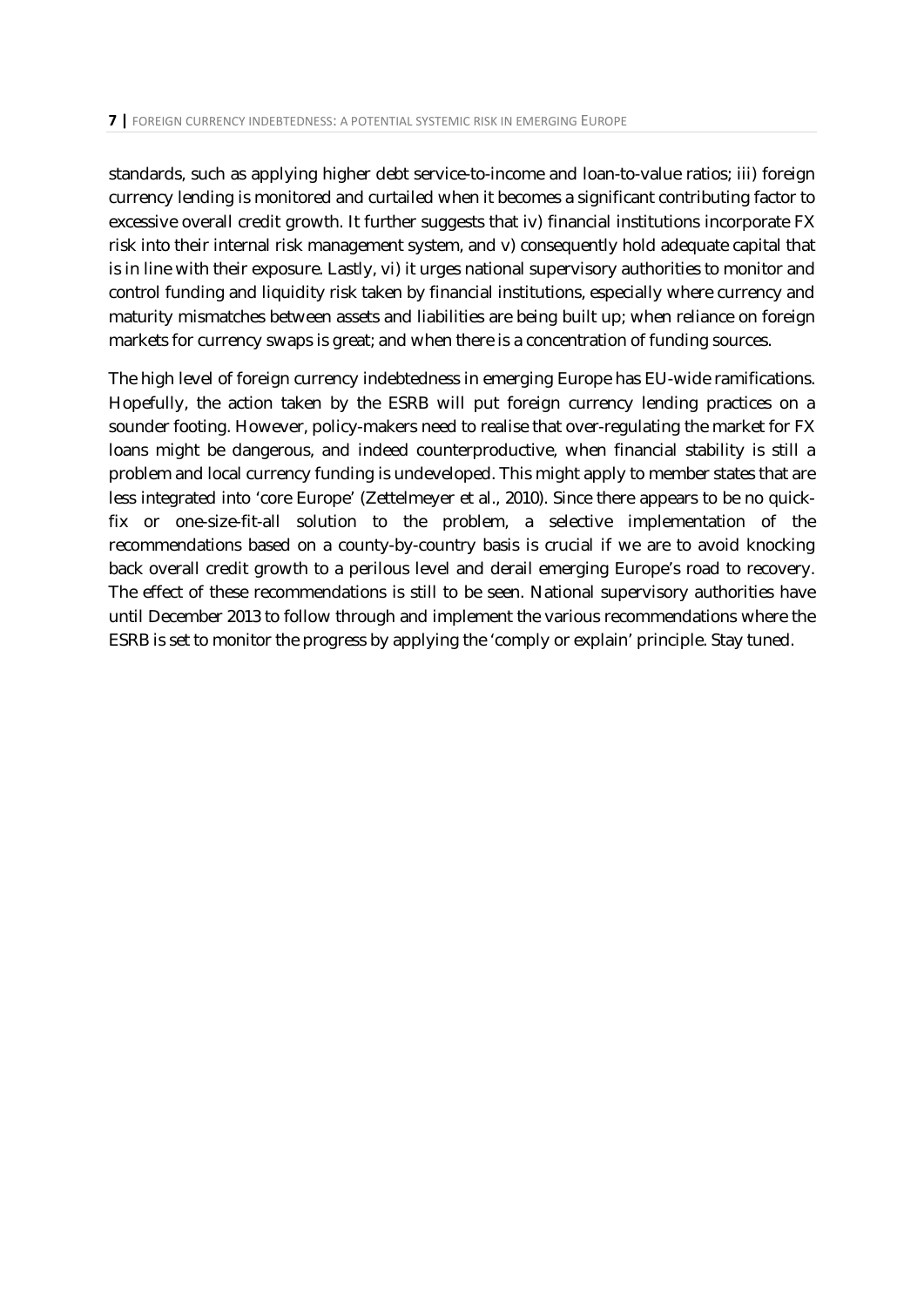### **References**

Arteta, C.Ó. (2005), "Exchange rate regimes and financial dollarization: does flexible reduce currency mismatches in bank intermediation?", International Finance Discussion Paper No. 738, Board of Governors of the Federal Reserve System (US).

Basso, H.S., O. Calvo-Gonzalez and M. Jurgilias (2007), "Financial dollarization: The role of banks and interest rates", Working Paper No. 748, European Central Bank, Frankfurt.

Beckmann, E., T. Scheiber and H. Stix (2011), "How the crisis affected foreign currency borrowing in CESEE: Microeconomic evidence and policy implications", Focus on European Economic Integration, Oesterreichische Nationalbank (Austrian Central Bank).

Brown, M., S. Ongena and P. Yesin (2009), "Foreign currency borrowing by small firms", Working Paper No. 2009-2, Swiss National Bank, Zurich.

Coudert, V. and C. Pouvelle (2008), "Is credit growth in Central and Eastern Europe countries excessive?", Quarterly selection of articles, No. 13, Banque de France.

Csajbók, A., A. Hudecz and B. Tamási (2010), "Foreign currency borrowing of households in new EU member states", MNB Occasional Paper No. 87, Magyar Nemzeti Bank.

EBRD (2011), "Regional Economic Prospects in EBRD Countries of Operations: October 2011", European Bank of Reconstruction and Development, London (http://www.ebrd.com/downloads/news/REP\_October\_2011\_181011\_Final.pdf).

ECB (2010), "Financial Stability Review: Addressing risk associated with foreign currency lending in EU member states", June 2010.

ECB (2011), "Opinion of the European Central Bank on foreign currency mortgages and residential property loan agreements", (CON/2011/87), November 2011.

ESRB (2011), "Recommendation of the European Systemic Risk Board on lending in foreign currency", (ESRB/2011/1), September 2011.

Paulhart, A., W. Rainer and P. Haiss (2008), "Do foreign banks drive foreign currency lending in Central and Eastern Europe?", EuropeInstitute, Vienna University of Economics and Business Administration.

Rosenberg, C.B. and M. Tirpák (2008), "Determinants of foreign currency borrowing in the new member states of the EU", IMF Working Paper No. 08/173, International Monetary Fund, Washington, D.C.

Steiner, A. (2011), "Households' exposure to foreign currency loans in CESEE EU member states and Croatia", *Focus on European Economic Integration*, Oesterreichische Nationalbank (Austrian Central Bank), issue no. 1, pp. 6-24.

Zettelmeyer, J., P.M Nagy and S. Jeffrey (2010), "Addressing private sector currency mismatch in emerging Europe", EBRD Working Paper No. 115, European Bank of Reconstruction and Development, London.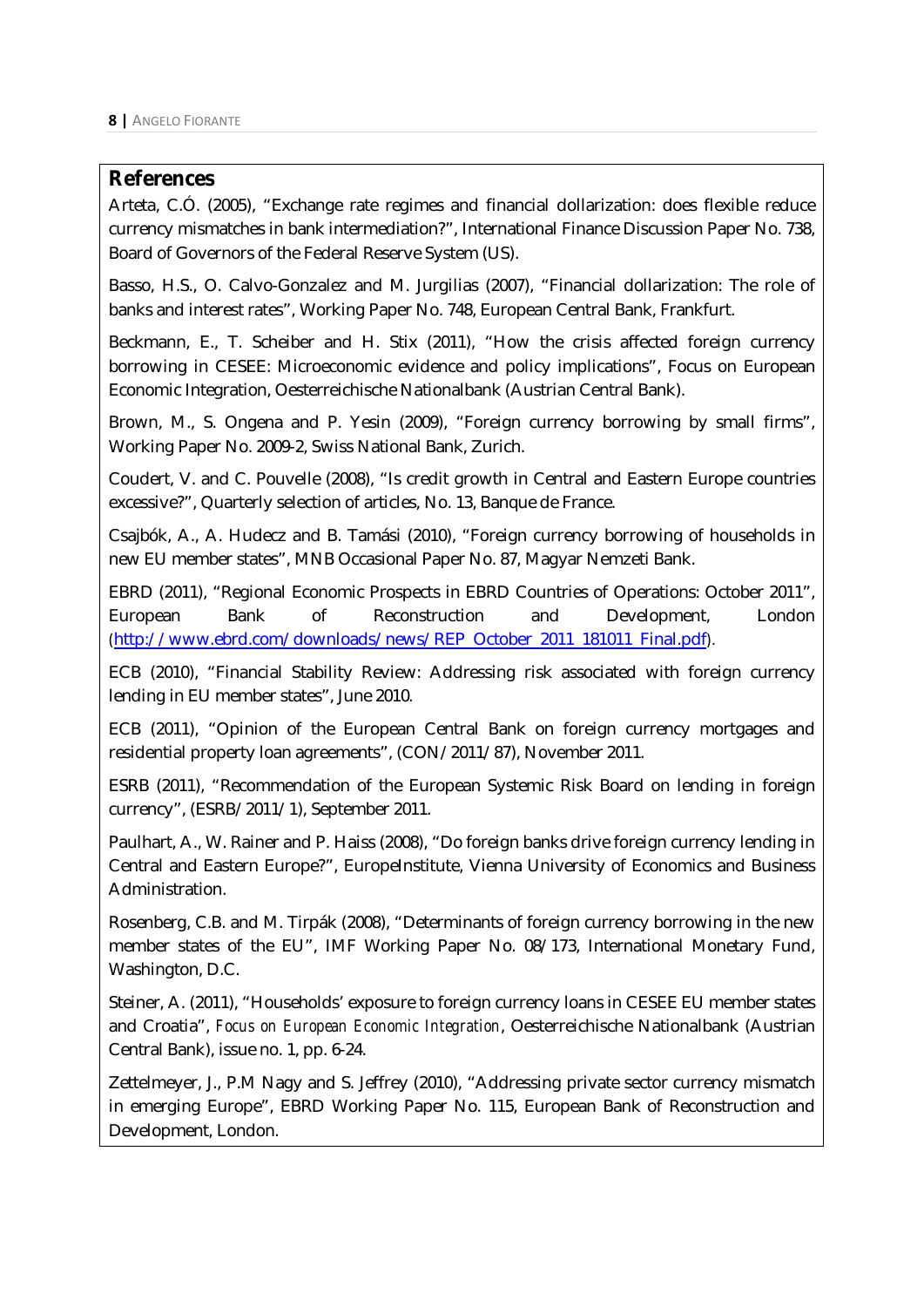

### **Annex - Stylised facts3**



 <sup>3</sup> *Source:* ECRI Statistical Package 2011.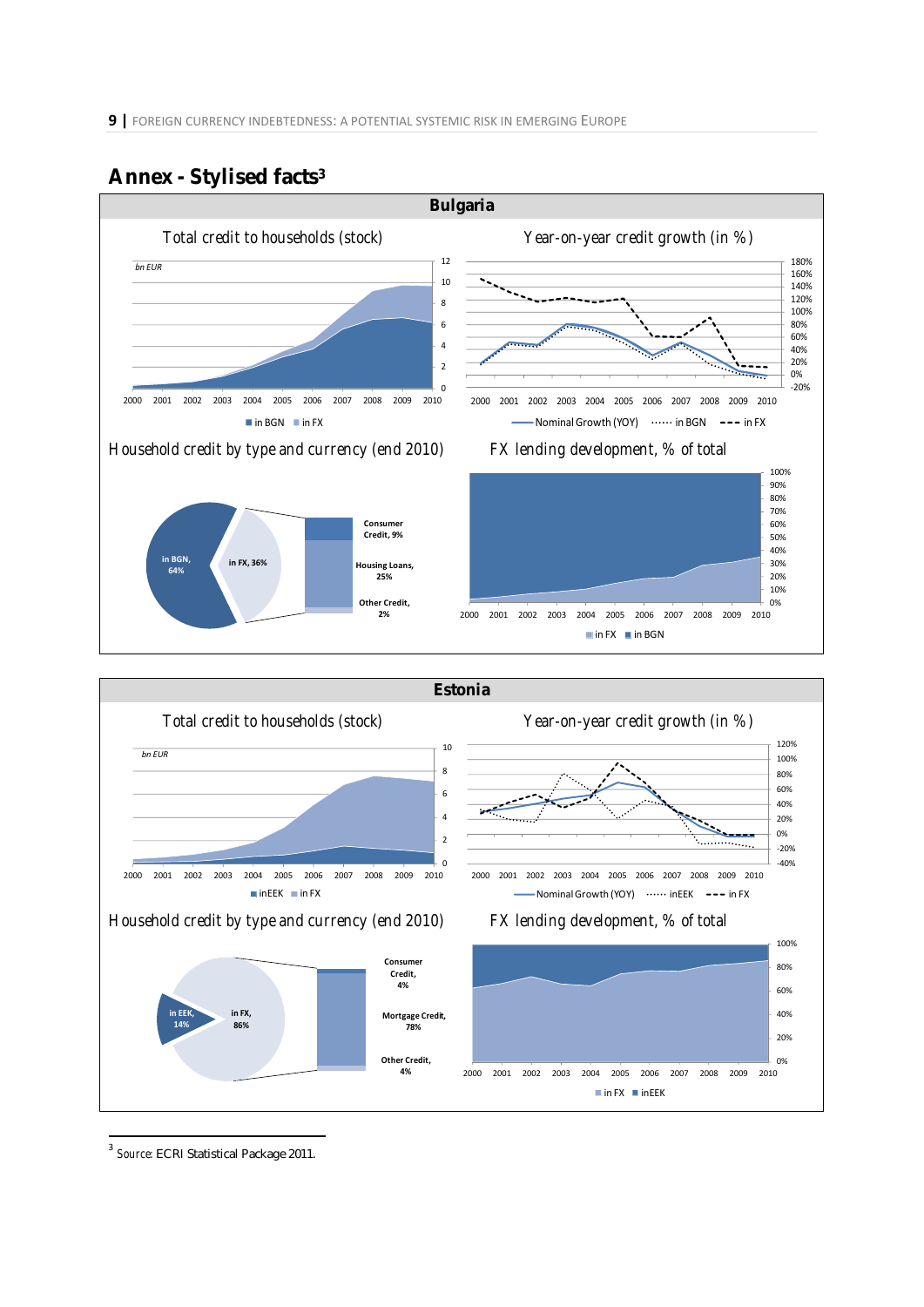#### **10 |** ANGELO FIORANTE



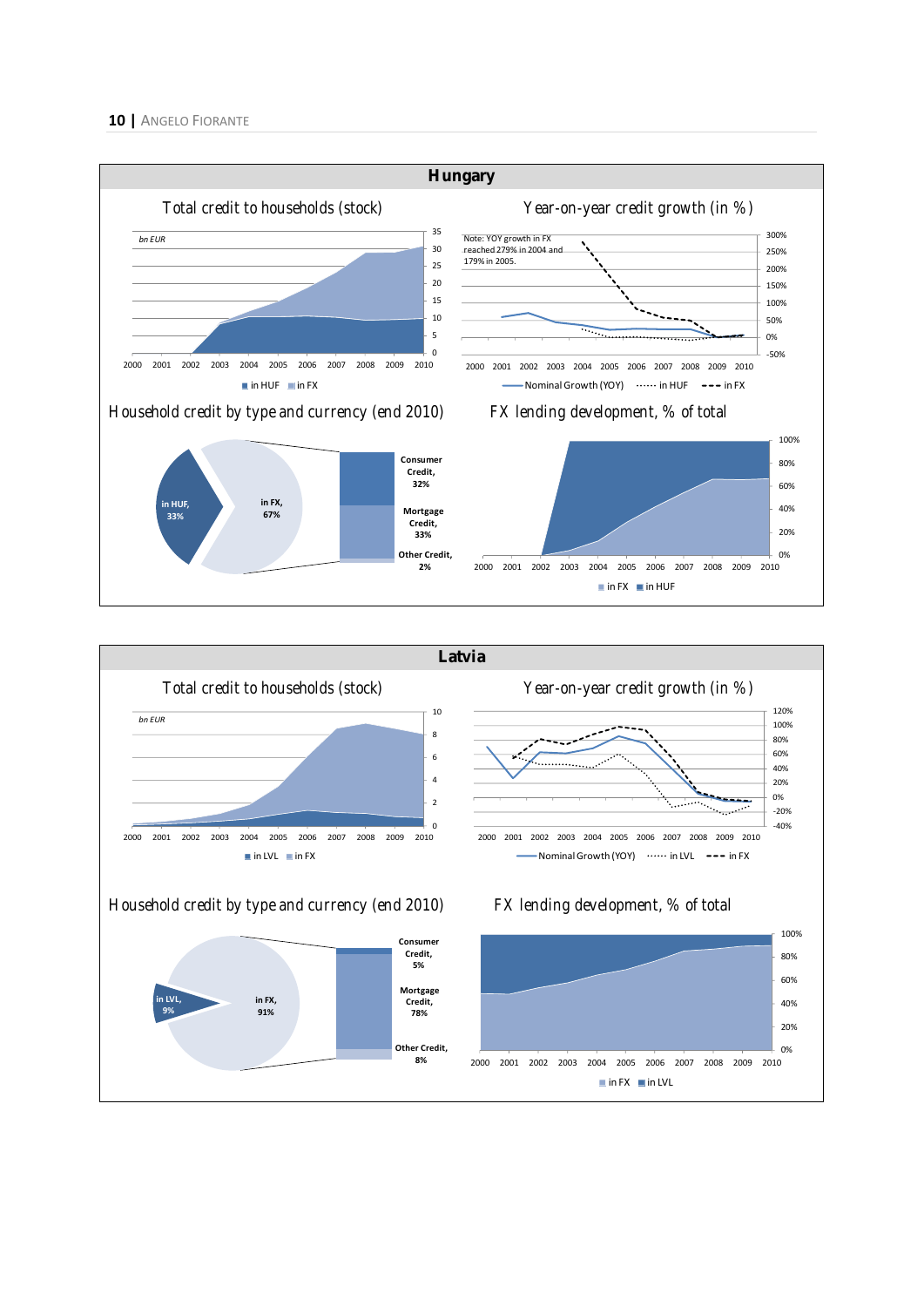



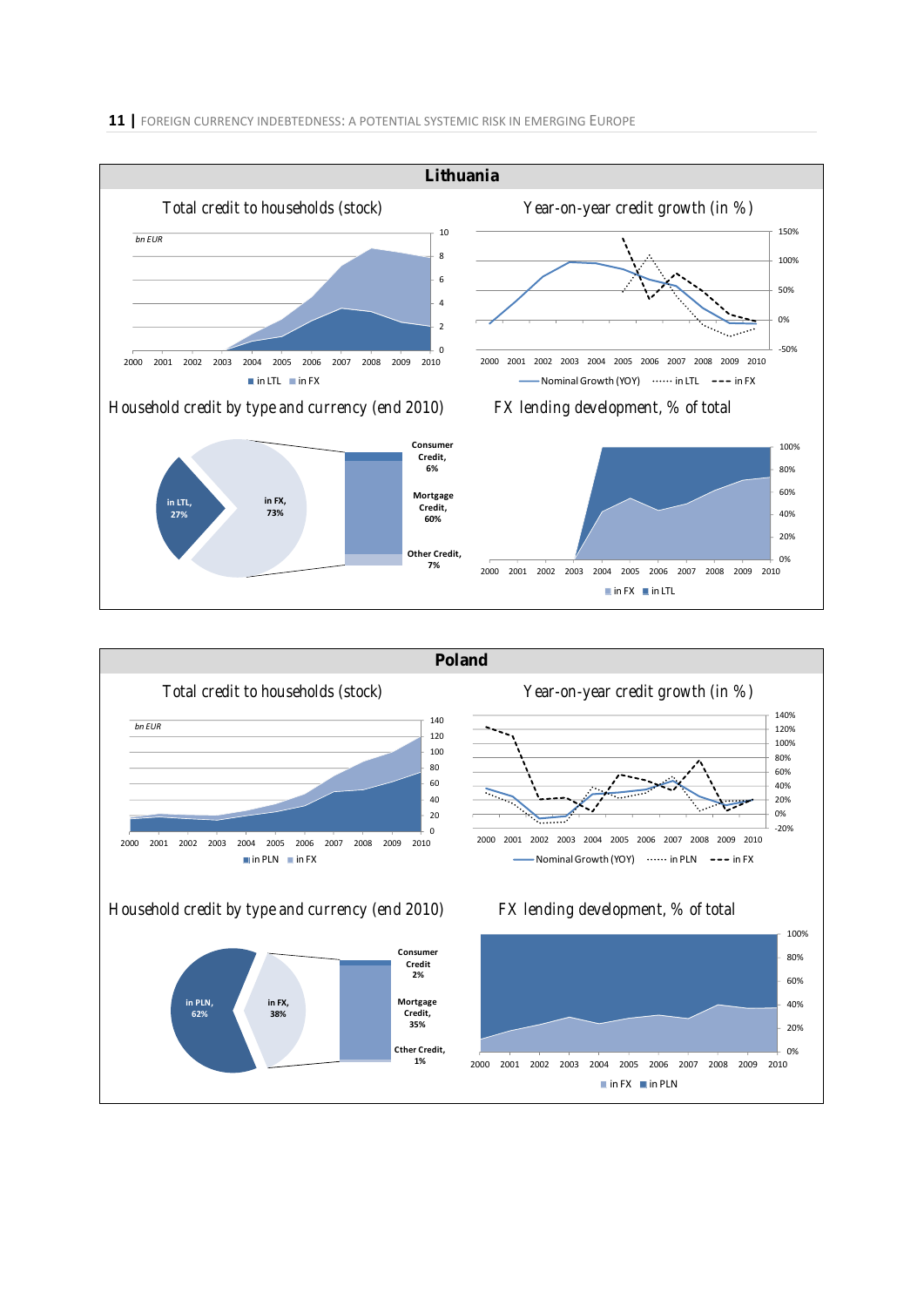#### **12 |** ANGELO FIORANTE